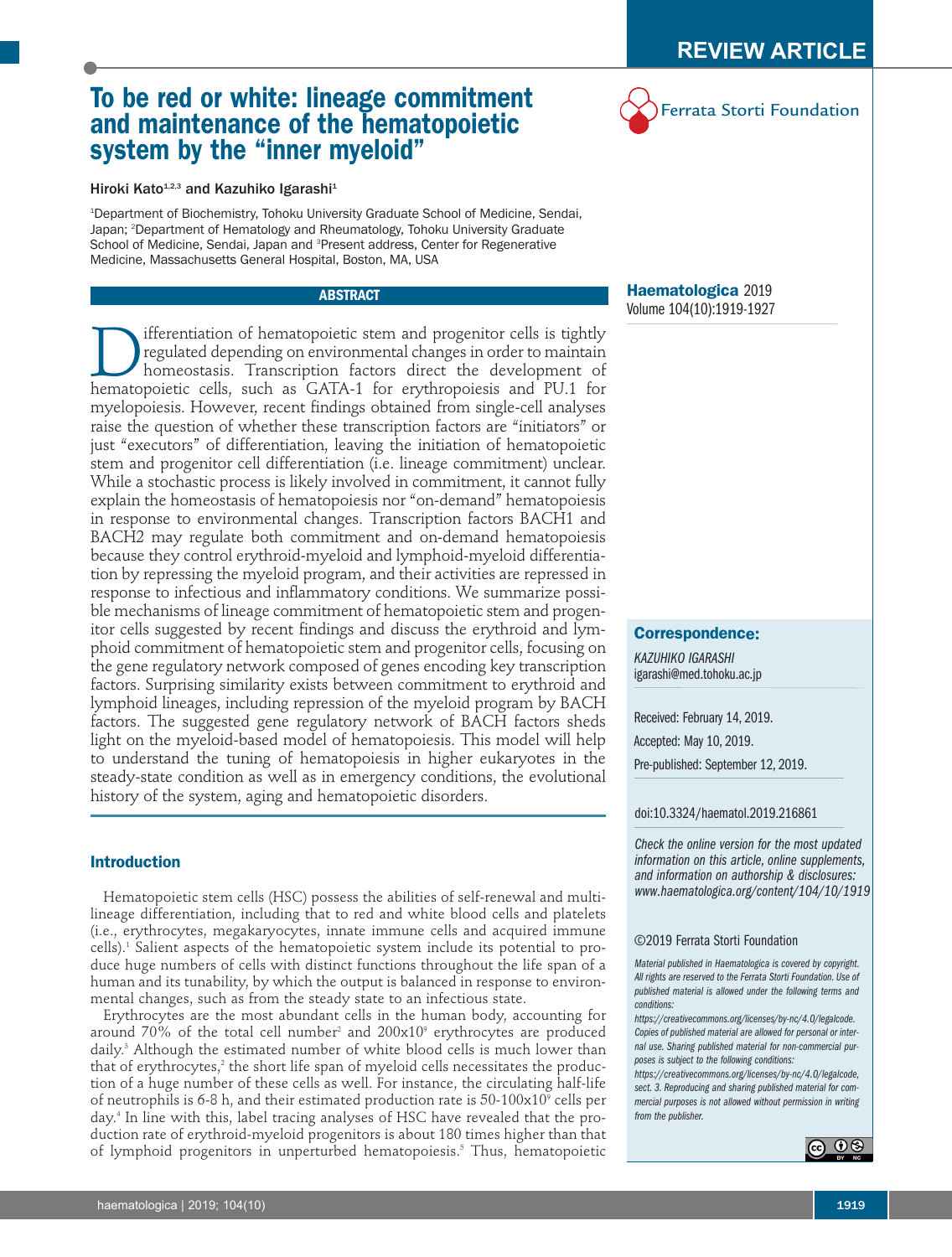stem and progenitor cells (HSPC) have an exceptionally vigorous ability to produce huge numbers of cells constitutively. To maintain its homeostasis, the production pace of each mature cell lineage must be tightly regulated according to environmental changes ("on-demand" hematopoiesis).

Infection is one of the most common challenges facing hematopoiesis and evokes the induction of myelopoiesis as well as the suppression of erythropoiesis.<sup>6</sup> Induced myelopoiesis during an infection is an effective way of eliminating pathogens, whereas the repression of erythropoiesis may help by limiting the availability of nutritional iron supply to pathogens and/or red blood cells as a target of infection, such as in malaria infection.<sup>7</sup> However, infection and prolonged inflammation can cause anemia of inflammation, which is the second-most prevalent type of anemia after iron-deficiency anemia.<sup>8</sup>

As with infection, the activity of HSPC is also altered with aging and in various disease conditions. The production of erythrocytes is often reduced in elderly people, leading to anemia,<sup>9</sup> and acquired immunity becomes less effective with aging, which can result in increased susceptibility to infectious diseases and malignancy in the elderly.<sup>10,11</sup> In contrast, the production of myeloid cells often increases with aging.11,12 This skewed trajectory selection of HSPC induced by aging might be related to the development of aging-related hematopoietic disorders, such as myelodysplastic syndrome (MDS). Although the molecular mechanisms by which the function and differentiation of HSPC are altered by aging are still largely unknown, emerging evidence suggests contributions of inflammation and/or inflammatory signaling to aging of HSPC.<sup>13</sup>

In order to facilitate the treatment of infection-associated and aging-associated diseases, it is important to understand the mechanisms by which the differentiation trajectory of HSPC and their commitment are defined at steady state and how these mechanisms are altered in inflammatory conditions. Although accumulating knowledge has shown that transcription factors (TF) play central roles in the differentiation of HSPC, the precise mechanisms underlying the initial lineage commitment and "on-demand" hematopoiesis are still unclear and cannot be wholly attributed to TF. Complicating matters further is the fact that HSPC are substantially heterogeneous and many appear to be already committed to certain differentiation fates.14-16 It is, therefore, important to distinguish the roles of TF in initiating the commitment of uncommitted progenitors from that of their executive roles in the progression of differentiation toward a particular fate. Thus, the actual point of differentiation commitment may need to be reconsidered.

We recently demonstrated the roles of BTB and CNC homology (BACH) TF, BACH1 and BACH2 (BACH factors), in instructing erythroid-myeloid progenitors and lymphoid-myeloid progenitors to respond to environmental changes.17-19 BACH factors form heterodimers with small Maf proteins to bind to the Maf recognition element (MARE), which contains an AP-1 site.<sup>20</sup> Importantly, AP-1 sites play central roles in hematopoietic cell immune reactions.20,21 BACH1 plays important roles in the maturation of erythrocytes by balancing heme and globin proportions, especially in the condition of iron deficiency,<sup>22</sup> whereas BACH2 plays important roles in the development of plasma cells, memory B cells,

regulatory  $T$  cells and memory  $T$  cells.<sup>23-30</sup> These findings suggest ubiquitous roles for BACH factors in the maintenance of homeostasis in both steady-state and inflammatory-state hematopoiesis, as described below.

In this review, we summarize the latest findings concerning the mechanisms underlying lineage commitment of HSPC and potential questions to be addressed. We also discuss gene regulatory networks composed of genes encoding key TF which compete for lineage identities and downstream genes encoding effector molecules, focusing particularly on erythroid-myeloid and lymphoid-myeloid differentiation, two major points of commitment in HSPC differentiation. In addition, we review the roles of BACH factors in the myeloid-based model of hematopoiesis, which may provide a new concept of the fundamental mechanism in HSPC differentiation, and its meaning in an evolutionary perspective. We also discuss the diverse functions of BACH factors in mature hematopoietic cells as a strategy to cope with environmental changes through the maintenance of hematopoiesis. Finally, we describe how changes in lineage commitment can lead to diseases, such as anemia of inflammation and MDS.

### **Lineage commitment of hematopoietic stem and progenitor cells**

The multipotency of HSC has been demonstrated by single-cell transplantation into irradiated mice.<sup>31</sup> This led to vigorous investigations into how HSC differentiate into diverse lineages of cells with distinct functions. The isolation and characterization of progenitor cells led to the idea that HSC gradually and systematically lose multipotency, generating progenitor cells with limited differentiation trajectories, such as common myeloid progenitors (CMP),<sup>32</sup> which can generate myeloid cells and erythroid cells but not lymphoid cells. On the other hand, although all blood cells derive from a FLT3+ multipotent progenitor stage,<sup>33</sup> lymphoid-primed multipotent progenitors (LMPP) preferentially differentiate into lymphoid cells and myeloid cells with a low differentiation potential to erythroid cells.<sup>34-36</sup> This led to the recognition that HSC eventually lose their ability to differentiate to erythroid or lymphoid cells, leaving erythroid-myeloid bifurcation and lymphoid-myeloid bifurcation as the two major subsequent points of branching.

Such subpopulations of progenitors have been defined based on the presence or absence of a limited number of cell surface markers, leaving the potential impurity of these subpopulations as a limitation. Indeed, recent comprehensive, single-cell transcriptomic analyses have shown that the known subpopulations of HSPC are composed of heterogeneous cells in terms of gene expression.14,16 In addition, *in vitro* and *in vivo* single-cell differentiation analyses have shown that only a limited number of cells in progenitor cell populations can produce multilineage mature cells and that a majority of the cells in these populations are already committed to become unilineage mature cells.14,15 Furthermore, an *in vivo* HSC chasing system using endogenous fluorescent tagging revealed that the differentiation trajectory of HSC is already oriented to specific lineage outputs by epigenetic memory.37 These observations raise two possibilities: (i) HSPC can be further divided into subpopula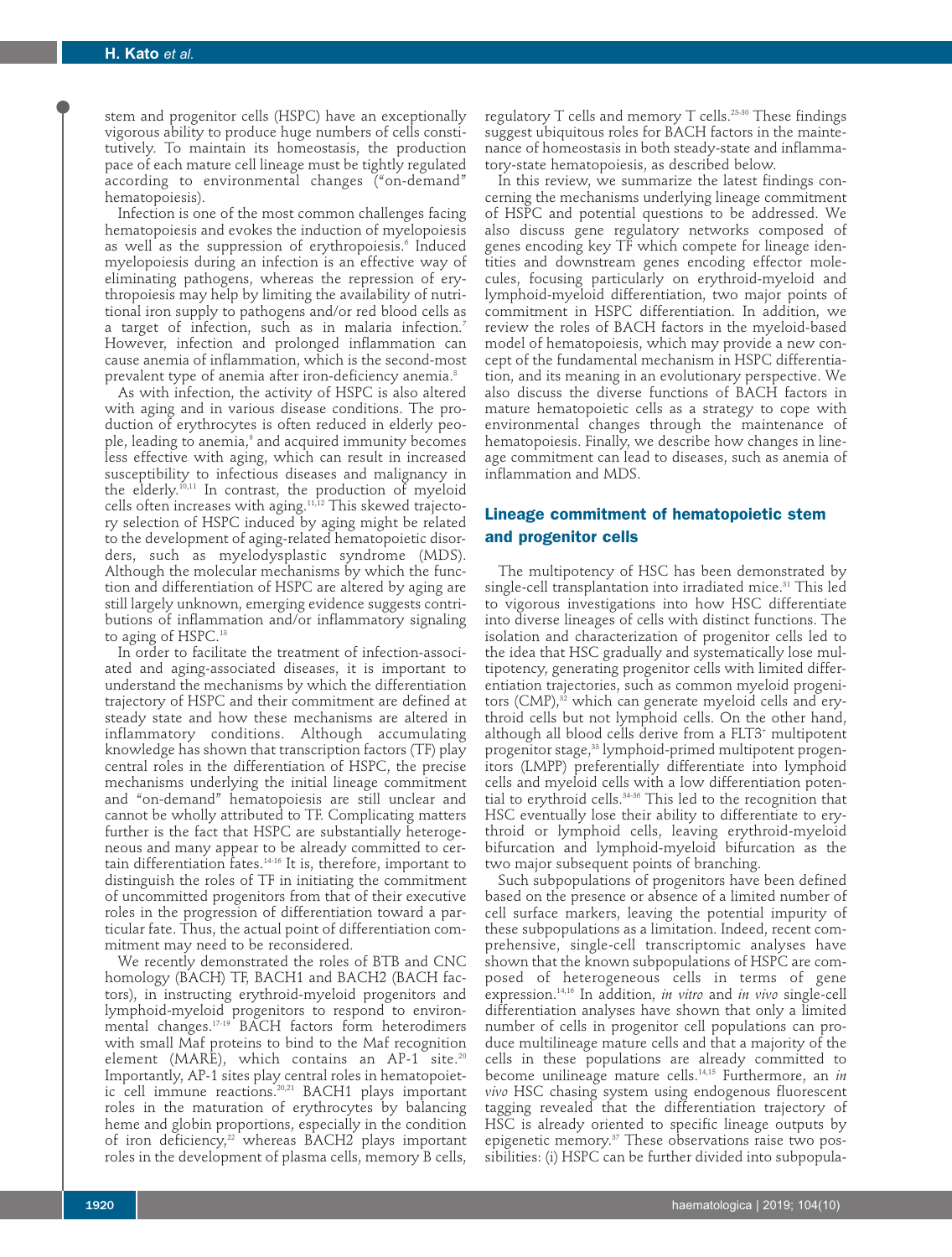tions representing pure differentiation bifurcation points; or (ii) lineage commitments occur only in HSC, whereas each progenitor population is a mixture of committed cells sharing the same cell surface markers at the time of isolation. Since single-cell differentiation analysis from CMP and LMPP showed that a minor part of these populations can produce multilineage mature cells,<sup>14,15</sup> there might be further subpopulations that represent actual bifurcation points of erythroid-myeloid or lymphoidmyeloid differentiation. However, whether or not these hypothetical subpopulations can be defined using additional cell surface markers remains unclear. Before addressing these two possibilities, we need to stop and consider the potential limitations of recent studies using single-cell analyses. A single-cell transcriptomic analysis is a 'snapshot' observation. Therefore, if a set of genes shows dynamic fluctuations in expression with coherent patterns in cells of a specific subpopulation, these cells might be considered heterogeneous. However, these subpopulations can be homogenous when time-dependent fluctuations are considered, like those observed in neural progenitors.38 In addition, despite the importance of the microenvironment for HSPC biology,<sup>39</sup> an *ex vivo* single-cell transcriptomic analysis is devoid of anatomical information. Furthermore, single-cell *in vivo* or *in vitro* differentiation analyses can only examine the differentiation potential under stress and/or artificial conditions (i.e., cell sorting, culture and transplantation into irradiated mice), which can skew the original differentiation trajectory of progenitor cells,<sup>40</sup> possibly by altering activities of critical TF whose expression is thought to be maintained to some extent for multilineage priming, $41$  a state in which multiple, conflicting lineage-affiliated genes can be induced or co-expressed. In other words, there is a chance that progenitor cells with unilineage output potential in perturbed conditions still possess multilineage output potential in an unperturbed condition. Recent studies using single-cell analyses may, therefore, lack information about the dynamics (time and threedimensional information) of lineage commitment,<sup>42</sup> especially regarding unperturbed hematopoiesis. Potential effects of circadian rhythm in HSC differentiation might also have to be considered.<sup>43</sup> The analysis of entropy in gene expression within single cells<sup>44</sup> and the threedimensional detection of transcriptomics<sup>45</sup> might be helpful. Remarkably, recent *in vivo* barcoding analyses give new support to the existence of a hierarchical development model in hematopoiesis.<sup>46,47</sup>

We must therefore reconsider the actual point at which lineage commitment occurs. An alternative approach to define such a point involves using the regulatory mechanisms of the differentiation of HSPC. To this end, the precise understanding of gene regulatory networks governed by TF may provide a dynamic view of lineage commitment.

This leads us to the second point that should be considered: how are the differentiation trajectories shaped and restricted along the path of differentiation? Several models of lineage commitment have been proposed, showing that TF are critical to shaping and resolving the patterns of lineage-affiliated gene expression.<sup>48-50</sup> One model features a network of two TF, each promoting differentiation into a specific lineage. If the expression of these two TF is inhibited in a mutual manner and thus they induce their own expression, they can define two

cell types with distinct expression patterns of the two TF and thus their downstream target genes (Figure 1).<sup>48</sup> Machine-learning methods using single-cell transcriptomic data support the notion that gradual, stochastic changes in a few TF have a strong influence on the lineage commitment of progenitor cells.<sup>50</sup> Such a gene regulatory network may therefore dictate lineage commitment.

However, it has been unclear how one or the other of these TF are initially upregulated or downregulated upon lineage commitment. Stochastic fluctuation in these TF may be involved,48 but the output of hematopoiesis should be dynamically tuned in response to diverse stressors, as HSPC produce huge numbers of mature cells daily in a fine balance, as noted above. This property of the hematopoietic system may not therefore be fully explained merely by the stochastic fluctuation of TF. The differentiation trajectory of HSPC must be tightly controlled by responding to environmental changes in order to maintain homeostasis. This means that environmental factors, including pathogen-associated molecular patterns (PAMP) and damage-associated molecular patterns (DAMP),<sup>51</sup> may affect the cell-intrinsic TF of gene regulatory networks that control the differentiation trajectory. It is therefore important to understand how cell-intrinsic systems of TF are connected to extrinsic signals.

# **The gene regulatory network for erythroid lineage commitment**

Erythroid cells are derived from progenitor cells that possess the ability to differentiate into erythroid or myeloid cells.1,52 CMP have long been considered to represent a bifurcation point of erythroid-myeloid differentiation.32 However, single-cell analyses have challenged this notion. A single-cell RNA sequencing analysis of ckit+ Sca1- lineage- bone marrow cells revealed at least seven different subpopulations with lineage priming at the transcriptomic level.16 Importantly, no subpopulations with multilineage priming were observed in that



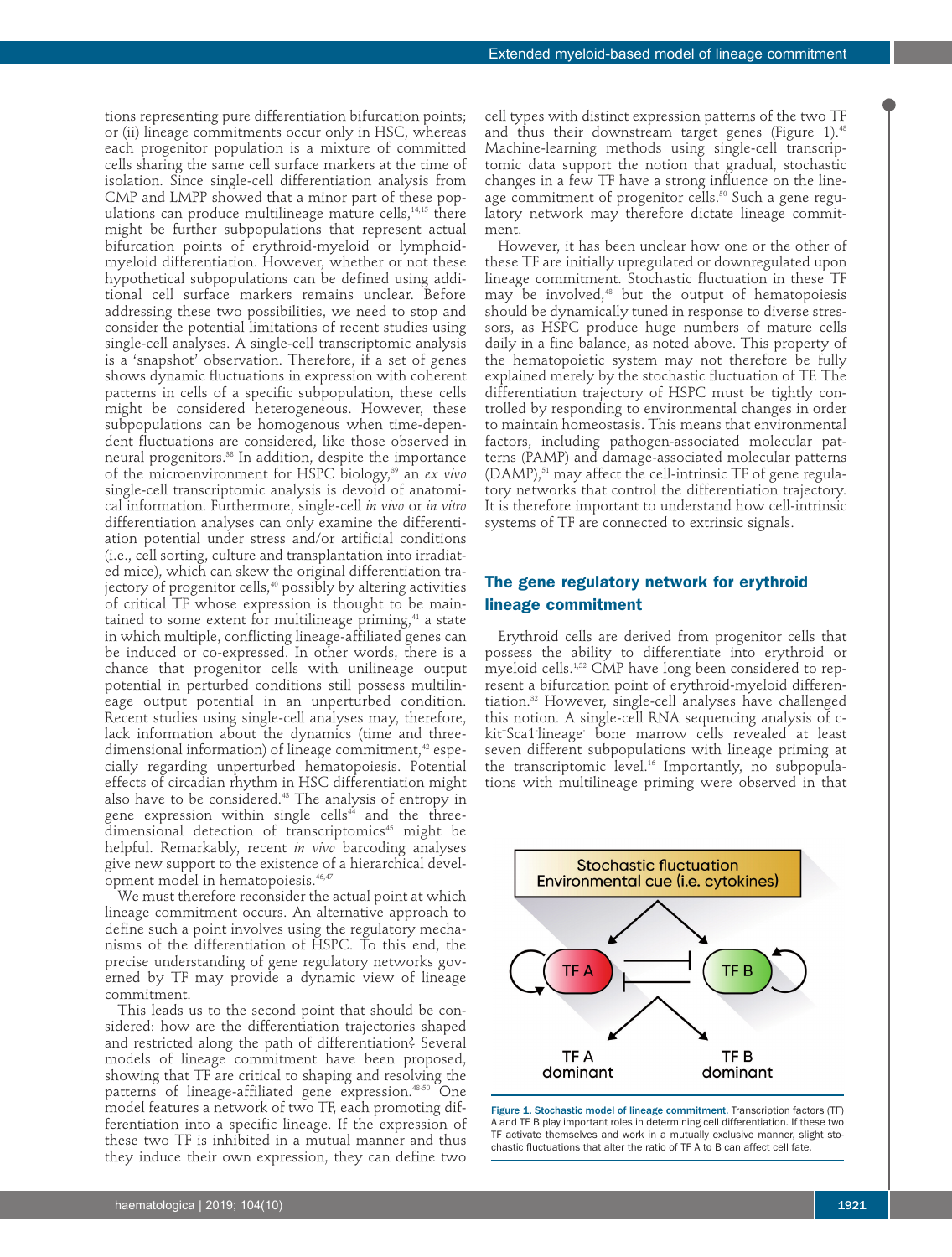study. In addition, a barcoded progenitor cell transplantation analysis revealed that the majority of CMP can differentiate into only erythroid or myeloid cells after transplantation.15 Therefore, CMP are a highly heterogeneous population of progenitor cells, and the dominant populations in CMP are already committed to erythroid or myeloid differentiation. However, it should be noted that these findings were obtained from a "snapshot" analysis, which may have overlooked the plasticity of differentiation potential or gene expression patterns in CMP. Indeed, the introduction of specific TF (such as GATA-1 and DDIT3) into myeloid lineage progenitors can switch the lineage output to the erythroid lineage, suggesting the existence of plasticity under the control of TF in erythroid-myeloid progenitors.53,54 This idea is not surprising when we consider the fact that TF often alter the epigenetic modifications for lineage commitment (e.g., via pioneer TF55) and that epigenetic changes *per se* are reversible.<sup>56,57</sup> Therefore, the observed subpopulations of CMP may show plasticity under physiological conditions, which can be masked during transplantation. In this context, it is still too early to conclude that CMP are heterogeneous populations of already committed progenitors. Further investigations combining single-cell chasing with the comprehensive measurement of epigenomes and transcriptomes in unperturbed conditions will be needed.

In the view of the gene regulatory networks at the erythroid-myeloid bifurcation, key TF, including the CCAAT-enhancer-binding protein (C/EBP) family, 58,59 PU.1<sup>60</sup> and GATA-1,<sup>61</sup> play essential roles in erythroid or myeloid differentiation, which might operate the erythroid-myeloid bifurcation at the level of CMP or multipotent progenitors. Given that GATA-1 and PU.1 show mutually exclusive expression patterns during erythroid and myeloid differentiation and repress each other and activate themselves, the gene regulatory network of *GATA1* and *SPI1* (encoding PU.1) may determine the bifurcation of myeloid and erythroid cells.<sup>48</sup> In this model, stochastic alterations in the ratio of GATA1 to PU.1 activity might initiate the differentiation. However, a recent study found that *GATA1* and *SPI1* are not coexpressed in CMP.<sup>62</sup> Upon erythroid differentiation, the expression of *GATA1* commences with a substantial lag after the cessation of *SPI1* expression. In contrast, upon myeloid differentiation, no progenitor cells showed a period with *GATA1* expression.<sup>62</sup> Thus, GATA-1 may not be the initiator of erythroid differentiation but just the executor of the erythroid development from progenitor cells whose erythroid commitment has already been defined by unknown factors. Recent single-cell proteomic analyses additionally revealed that the TF KLF1 and FLI1 play important roles in the bifurcation of erythroid and megakaryocytes.<sup>63</sup>

Since erythroid cells and myeloid cells are rigorously produced from progenitor cells every day, as described above, there should exist a mechanism to fine tune the differentiation trajectory shift of erythroid-myeloid common progenitor cells depending on the demand, which can vary with environmental changes. For instance, infections and inflammation induce myeloid differentiation and reduce erythroid differentiation, which can lead to anemia of inflammation. It has long been accepted that the major cause of this form of anemia is a disorder of iron utility for erythroid maturation caused by the

induction of hepcidin, which inhibits iron uptake and recycling.<sup>8</sup> However, since iron supplementation for the treatment of anemia of inflammation is still controversial<sup>8,64</sup> and infections as well as inflammation can induce a shift in the differentiation trajectory at the level of erythroid-myeloid progenitors,<sup>65</sup> there may be other factors that modulate the differentiation trajectory of progenitors, depending on environmental changes.

We recently reported that BACH factors are required for the efficient commitment of HSPC to an erythroid fate.19 BACH factors inhibit the expression of *Cebpb*, the gene encoding the TF C/EBPβ, which plays an indispensable role in emergency myelopoiesis.<sup>59</sup> Importantly, BACH factors and C/EBPβ exert opposite effects on their downstream target genes: BACH factors repress a set of myeloid-affiliated genes, whereas C/EBPβ activates these genes at the same genomic loci. Since both BACH factors and the C/EBP family can bind to AP-1 motifs, the balance between repression and activation via the AP-1 motif appears to be critical for determining myeloid fate<sup>21,66</sup> (Figure 2). Since infectious stimuli repress the expression of BACH factors and induce C/EBPβ expression,18,19 the gene regulatory network of these TF genes can fluctuate in response to environmental input between two states, which correspond to erythroid and myeloid fates.

## **The gene regulatory network for lymphoid lineage commitment**

Lymphoid cells are also derived from common progenitor cells that possess the ability to differentiate into lymphoid or myeloid cells. LMPP are now considered such common progenitors.1,34,52 Similar to the single-cell transcriptomic observations in CMP, a single-cell analysis of LMPP also showed that LMPP are a heterogeneous population.14 For instance, a single-cell *in vitro* differentiation assay showed that most LMPP were only able to differentiate into either myeloid or lymphoid cells.<sup>14</sup> Therefore, most LMPP may be cells whose differentia-



Figure 2. Control of myeloid gene expression by BACH and C/EBP transcription factors in a state of infection. The BACH and C/EBP transcription factors (TF) repress and activate, respectively, myeloid gene expression by binding the same genomic loci. Infection/inflammation-induced alteration of these TF can affect myeloid gene expression, depending on the environment.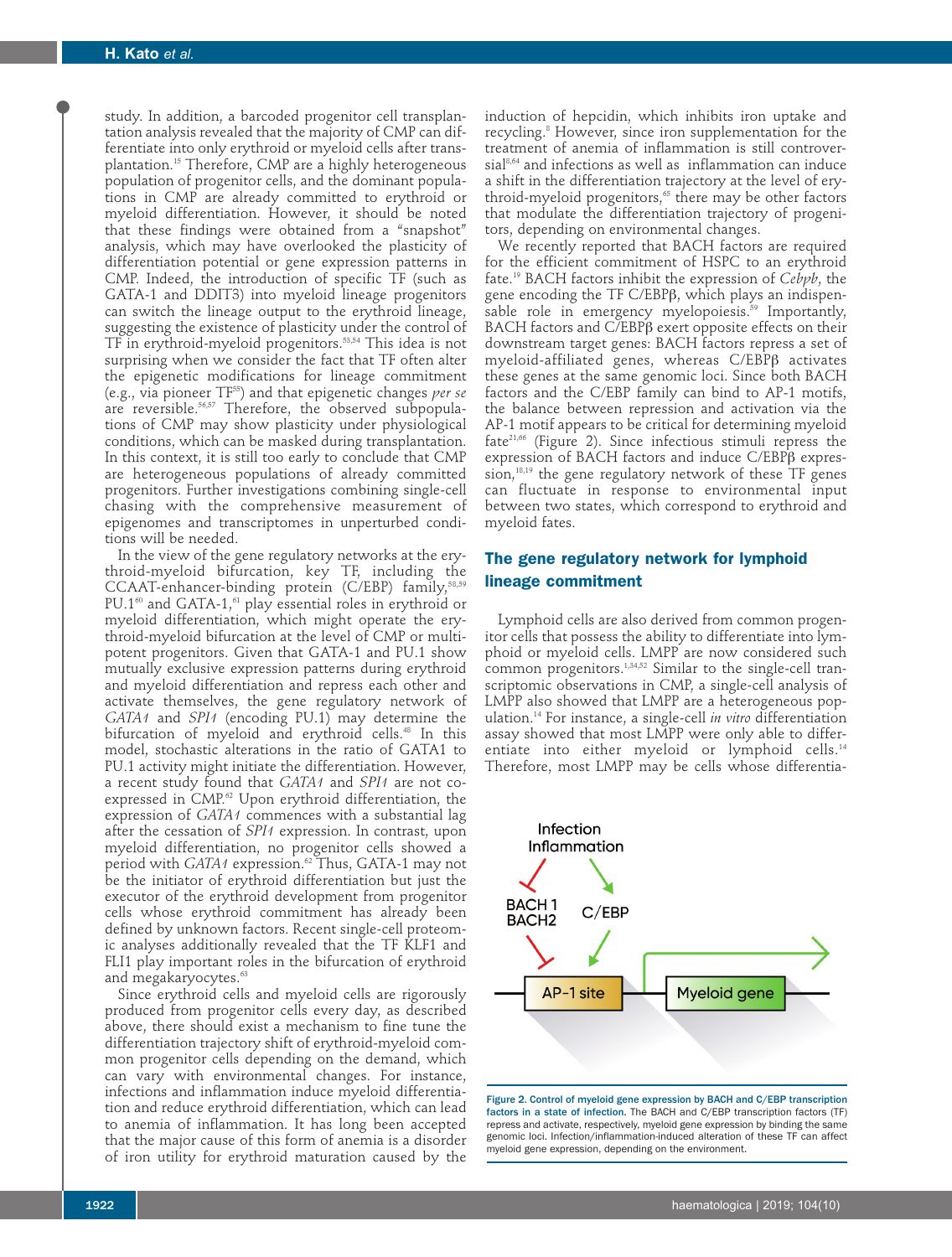tion commitment has already been decided. However, there may be pitfalls associated with these observations, similar to those regarding erythroid-myeloid bifurcation. The presence of myeloid-lymphoid progenitors is also supported by the findings of an analysis of lymphopoiesis in human embryos. This progenitor population first emerges as a myeloid progenitor and later acquires myeloid-lymphoid bipotential, co-expressing genes affiliated with the two lineages in single cells. $\sigma$ 

A number of key TF have been identified as important factors for the development of lymphoid cells, including the C/EBP family, PU.1, E2A, IKAROS and FOXO1. An analysis combining RNA sequencing and chromatin immunoprecipitation sequencing has suggested the existence of gene regulatory networks that are important for lymphoid-myeloid bifurcation<sup>49</sup> (Figure 3). However, which component in the gene regulatory networks of these TF define lineage commitments and how the expression of the TF is altered in response to environmental changes remain unclear. The initiators of the lymphoid or myeloid lineage commitment also have yet to be clarified, and there may in fact be multiple entry points for commitment.

We previously reported that BACH factors are required for efficient commitment of multipotent progenitors and common lymphoid progenitors to the lymphoid fate.17,18 BACH factors repress the expression of C/EBP, and C/EBP repress the expression of BACH factors. The gene regulatory networks of these TF therefore define lymphoid or myeloid lineage commitment depending on fluctuations of the expression of C/EBP and BACH TF (Figure 4). Since the expression of these TF is affected by environmental changes,18,19,59 these TF may be initiators of lymphoid or myeloid lineage commitment responding to environmental changes. The development of fetal myeloid-lymphoid progenitors mentioned above $^{\sigma}$  may reflect changes in the interplay between BACH factors and C/EBP. Since steady-state hematopoiesis and emergency hematopoiesis are contrasting, it is still unclear to what extent the altered expression in response to extracellular signals would affect lineage commitment. Further understanding of these issues will help to clarify the mechanisms of lineage commitment in steady-state and emergency conditions. To this end, taking advantage of using TF reporter mice exposed or not to stress might be helpful to expand the TF-based analysis further. Identification of surrogate marker genes whose expression reports activity of particular TF will also be important.

# **Myeloid cells as the default and evolutionary prototype pathway of hematopoietic stem and progenitor cells**

The lineage commitment of HSPC is the process in which these cells lose their multipotency. For erythroid cell differentiation, the progenitor cells first lose their capacity for lymphoid differentiation, resulting in erythroid-myeloid common progenitors,<sup>32,35</sup> at which point the decision of erythroid or myeloid lineage commitment is made. In contrast, for lymphoid cell differentiation, the progenitor cells first lose their capacity for erythroid differentiation, resulting in lymphoid-myeloid common progenitors,<sup>34,35</sup> at which point the decision of lymphoid or myeloid lineage commitment is made.

Interestingly, it has been reported that, even after lymphoid commitment, T-cell or B-cell progenitors retain the capacity to differentiate into myeloid cells.68-70 Indeed, myeloid differentiation potential might remain until just before terminal differentiation. Results from studies using five blood-lineage marking, which is a precise method of detecting erythroid cells and platelets in addition to myeloid, B and T cells after transplantation, also support the notion that myeloid differentiation potential is retained after losing either erythroid or lymphoid differentiation potential.<sup>71</sup> In addition, at least some platelets are derived from HSC possessing myeloid lineage potential.72,73 Myeloid cell differentiation might, therefore, be a default and/or prototypical pathway of





Figure 3. Gene regulatory networks controlling lymphoid cell differentiation. Several factors have been identified as important regulators of lymphoid cell differentiation commitment.49 Each factor works as an activator and/or repressor of other factors forming complex gene regulatory networks, suggesting the existence of a precise mechanism underlying lymphoid cell differentiation. However, how the activities of these factors are controlled at the initial point of lineage commitment remains unclear.

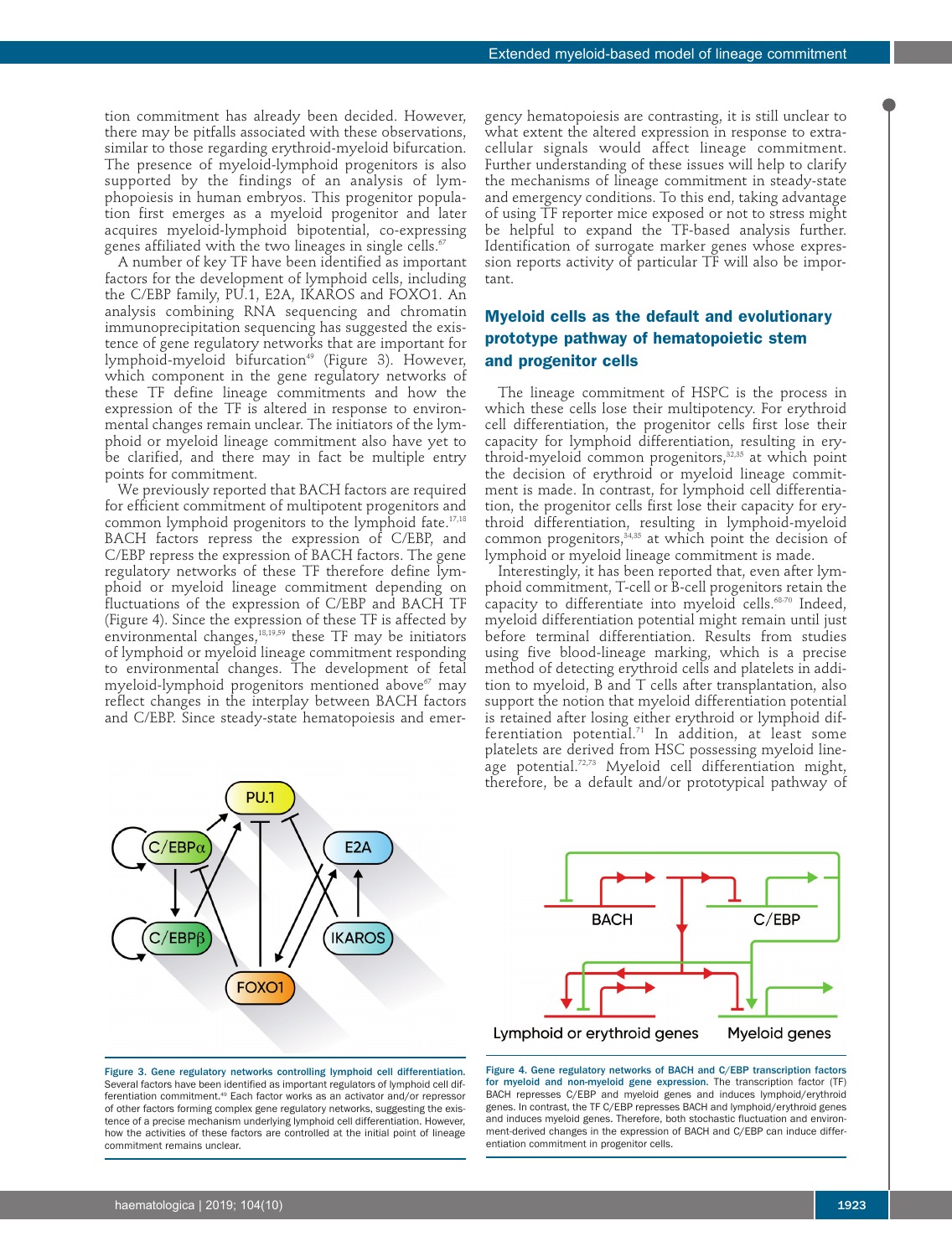HSPC, originally described as the "myeloid-based model",74 and repression of the myeloid differentiation program appears important for lineage commitment in HSPC. In line with this, recent reports suggest the importance of myeloid-biased HSC in emergency myelopoiesis.75-77 Further analysis is still needed to clarify how the gene regulatory networks are altered in myeloid-biased HSC.

In addition to the repression of the myeloid program during progenitor cell differentiation, re-activation of the myeloid program is observed in some mature hematopoietic cells. During maturation of erythroid and lymphoid cells, the function and expression of BACH factors are repressed, which can induce part of the myeloid program. For instance, *Prdm1* (encoding TF BLIMP-1) is a repressed target of BACH2, and its repression is necessary for the proper development of B cells.26 BLIMP-1 *per se* is necessary for the proper development of plasma cells and T cells.78 Since BLIMP-1 is important for myeloid cell development as well,<sup>79</sup> BLIMP-1 can be considered as a part of the myeloid program deployed during plasma-cell and T-cell development. To support this notion, some of the myeloid genes are expressed in plasma cells.17 From the perspective of erythropoiesis, the expression of *Hmox1* (encoding heme oxygenase-1) is induced to avoid the toxic activity of free heme during erythroblast maturation,<sup>80</sup> On the other hand, heme oxygenase-1 is also important for the proper function of myeloid cells.81 Therefore, heme oxygenase-1 can be considered as a part of the myeloid program deployed during the development of erythroid cells. Both mature myeloid cells and non-myeloid cells (erythroid and lymphoid cells) must cope with conditions of stress (such as oxidative stress during oxygen transportation or at the site of inflammation). We therefore assume that mature hematopoietic cells may reactivate a part of the myeloid program, such as heme oxygenase-1, to protect themselves from stresses, irrespective of their lineages. The myeloid program, which is temporarily repressed upon lineage commitment, is thus referred to as the "inner myeloid",<sup>82</sup> because part of it can be re-activated in mature cells. Given these findings, we propose "an extended myeloid-based model" of hematopoiesis, which posits that the myeloid program possesses important roles not only in hematopoietic cell differentiation but also in mature cell function.

The extended myeloid-based model with the "inner myeloid" is well understandable when the history of biological evolution is considered. Lower organisms, such as insects, possess phagocytic cells but lack erythroid and lymphoid cells.83 A human-like HSC system was recently found in the chordate *Botryllus schlosseri*, with stem cells generating solely cells of myeloid lineage, such as phagocytic cells and granulocytes.<sup>84</sup> It should be noted that a BACH-like TF is present in chordates and vertebrates<sup>85</sup> but not in lower organisms. The prototype BACH TF may restrict myeloid differentiation of HSC. Since erythroid cells and lymphoid cells arose in the hematopoietic system during the evolution of higher organisms, repressing the myeloid program in progenitor cells ("inner myeloid") might be necessary to make nonmyeloid cells (erythroid and lymphoid cells). The findings regarding the function of BACH factors as repressors of the "inner myeloid" may constitute the molecular foundation of the myeloid-based model of hematopoiesis and lineage commitment. hematopoietic system in higher eukaryotes is therefore evidence of our ancient history, just like our other body systems.<sup>86</sup>

#### **Fortifying roles of BACH factors in blood homeostasis**

BACH factors play not only repressive roles in the myeloid program in progenitor cells but also several indispensable roles in the operation of the hematopoietic system. For instance, BACH1 works as a balancer of globins and heme during erythroid cell maturation.<sup>22</sup> BACH2 is required for the development of non-IgM type plasma cells, memory B cells, regulatory T cells and memory T cells.<sup>23-30,87,88</sup> and therefore works as a regulator of lymphocyte effector *versus* non-effector differentiation. Remarkably, these functions of BACH2 in lymphoid cells might be explained by its binding to the AP-1 site as a transcription repressor, which is in contrast to the other TF (Fos, Jun, etc.) targeting the AP-1 site, many of which work as transcription activators.<sup>89</sup>

These functions of BACH factors in erythroid and lymphoid cells can be interpreted as indicative of their role as 'fortifying factors', since they shape steady-state hematopoiesis to prepare for infection at multiple points, as described below. With regard to erythropoiesis, the hemoglobin concentration in human blood is kept around 14 g/dL in the steady state whereas, in general, a hemoglobin concentration <7 g/dl is life-threatening. There is therefore sufficient capacity for erythropoiesis to endure emergency conditions. For instance, progenitor cell differentiation can be shifted toward myelopoiesis, thus promoting the innate immune defense at the expense of erythropoiesis during a state of infection. This means that BACH factors support erythropoiesis by suppressing myelopoiesis in the steady state, fortifying the system for infection. With regard to the B-cell response, IgM-secreting plasma cells work as the first line of defense against pathogens, whereas non-IgMtype plasma cells and memory B cells are produced at a later phase or after the infection as a more effective second-line defense.<sup>90</sup> With regard to the T-cell response, effector T cells provide the first line of defense against pathogens whereas regulatory T cells and memory T cells work to repress an excess immune response and/or to return the state to the steady condition in preparation for the next infection.<sup>91</sup> These responses may be coordinated by the expression of BACH factors. When their expression is reduced in response to infection, IgMsecreting plasma cells and effector T cells are preferentially generated. Conversely, resumption of the expression of BACH factors leads to the generation of non-IgM plasma cells, memory B cells, regulatory T cells and memory T cells. Therefore, BACH factors are required to fortify the hematopoietic system as a whole, in preparation for future infections (Figure 5).

### **Hematologic disorders as failures of BACH gene regulatory networks**

The gene regulatory networks of HSPC may explain why pathological alterations in one lineage often accom-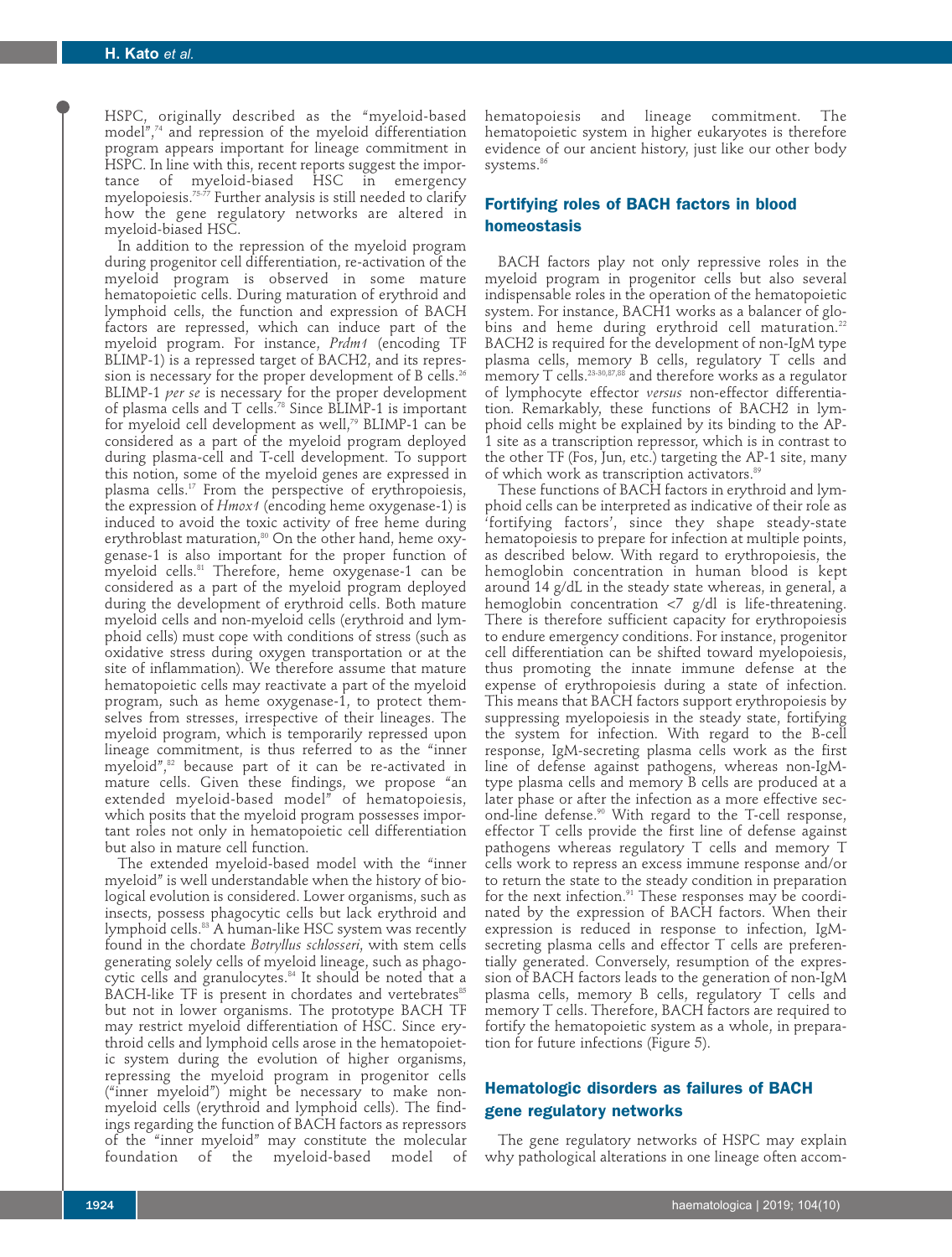

Figure 5. The fortifying role of BACH for the next emergency. BACH factors support erythropoiesis and repress myelopoiesis in steady-state conditions. BACH2 in particular supports the development of memory B cells, non-IgM plasma cells, regulatory T cells and memory T cells in the steady state while repressing the development of IgM plasma cells and effector T cells. Since BACH factors support the development of the cells needed for the suppression of a previous emergency reaction and the preparation for the next emergency, BACH factors can be considered "fortifying factors".

pany changes in other lineages in the opposite direction. Infection and inflammation cause anemia of inflammation, which is frequently observed in chronic infections and autoimmune diseases.<sup>8</sup> Inflammatory cytokines, such as interleukin-6, induce the expression of hepcidin, resulting in the inhibition of ferroportin.<sup>92</sup> This regulatory axis is the mechanism by which the iron supply for erythroblast maturation is limited, resulting in anemia.<sup>8</sup> However, this mechanism may not explain how the differentiation trajectory is modulated at the erythroidmyeloid bifurcation point during an infection and in inflammatory conditions.<sup>6</sup> In those circumstances, the expression of BACH factors is repressed in HSPC,<sup>19,93</sup> leading to increased myelopoiesis at the expense of erythropoiesis. Therefore, the reduced activity of BACH factors might be a novel mechanism underlying anemia of inflammation.

MDS is a major hematopoietic malignancy and is caused by a clonal disorder in HSC.<sup>94</sup> The phenotypic features of MDS, such as anemia, autoimmune reactions and transformation into acute myeloid leukemia, may also be attributed to alterations in the state of gene regulatory networks. The expression of *BACH2* is repressed in MDS.19 Since the loss of BACH2 is expected to induce anemia, an inflammatory reaction and myeloid skewing of progenitors, the repression of *BACH2* that has been observed in MDS patients might be one of the causes of the characteristic symptoms of MDS. A recent genomewide analysis showed that MDS clones frequently have mutations in epigenetic modifiers and splicing factors,<sup>95</sup> suggesting that such genetic alterations may lead to a reduction in *BACH2* expression. *BACH2* repression is also observed in lymphocytes on aging, with *PRDM1*

induction in humans.<sup>96</sup> Since the loss of BACH2 causes autoimmune-like disorders,<sup>28</sup> BACH2 repression (and the induction of the "inner myeloid") during aging may be one of the causes of aging-related inflammation. Interestingly, HSC in mice become restricted to a myeloid fate upon aging.<sup>97</sup> This may be due to a reduction in BACH2 expression. Moreover, mutations of epigenetic modifiers, such as those observed in clonal hematopoiesis with aging,<sup>98</sup> may cause dysregulation of the repression of the "inner myeloid", resulting in myeloid skewing and inflammation. If this is the case, aging-related dysregulation of the "inner myeloid" is part of a vicious circle since inflammation *per se* can cause DNA mutations.<sup>99</sup> BACH2 haploinsufficiency in humans has been reported to cause BACH2-related immunodeficiency and autoimmunity (BRIDA), $100$  a finding that may further support these possibilities. In contrast, BACH2 overexpression in progenitor cells induces erythropoiesis by repressing myelopoiesis.<sup>19</sup> Therefore, BACH factors might be new therapeutic targets of refractory anemia induced by inflammation and MDS. Further investigations will be needed in order to determine whether or not BACH2 re-activation (or "inner myeloid" repression) in aged HSC can rescue the phenotype related to aging.

#### **Conclusions**

In this review, we have highlighted recent findings concerning the differentiation of HSPC and their limitations. Novel findings from single-cell analyses suggest the need to reconsider the canonical hierarchical differentiation model of the hematopoietic system. However, we should also consider the limitations associated with these single-cell analyses, as discussed above. The myeloid-based model involving the gene regulatory networks of BACH factors may provide a further molecular basis for understanding lineage commitment, evolutionary perspectives and pathological processes of the hematopoietic system. Understanding the roles of BACH factors as repressors of the "inner myeloid"' and "fortifying factors" in preparation for future emergency situations will help us to develop a more comprehensive model of the hematopoietic system.

#### *Acknowledgments*

*We thank Prof. Hideo Harigae, Dr. Akihiko Muto, Dr. Kyoko Ochiai and Dr. Yusho Ishii for discussion and comments on the manuscript. Studies at Tohoku University are supported by Grants-in-Aid from the Japan Society for the Promotion of Science (18H04021, 18H05374, and 15H02506 to KI and 17H06527 to HK).* 

#### **References**

- 1. Haas S, Trumpp A, Milsom MD. Causes and consequences of hematopoietic stem cell heterogeneity. Cell Stem Cell. 2018;22 (5):627-638.
- 2. Bianconi E, Piovesan A, Facchin F, et al. An estimation of the number of cells in the human body. Ann Hum Biol. 2013;40(6): 463-471.
- 3. Muckenthaler MU, Rivella S, Hentze MW, Galy B. A red carpet for iron metabolism. Cell. 2017;168(3):344-361.
- 4. Summers C, Rankin SM, Condliffe AM, Singh N, Peters AM, Chilvers ER. Neutrophil kinetics in health and disease. Trends Immunol. 2010;31(8):318-324.
- 5. Busch K, Klapproth K, Barile M, et al. Fundamental properties of unperturbed haematopoiesis from stem cells in vivo.

Nature. 2015;518(7540):542-546.

- 6. Glatman Zaretsky A, Engiles JB, Hunter CA. Infection-induced changes in hematopoiesis. J Immunol. 2014;192(1):27-33.
- 7. Doherty CP. Host-pathogen interactions: the role of iron. J Nutr. 2007;137(5):1341- 1344.
- 8. Weiss G, Goodnough LT. Anemia of chronic disease. N Engl J Med. 2005;352(10):1011- 1023.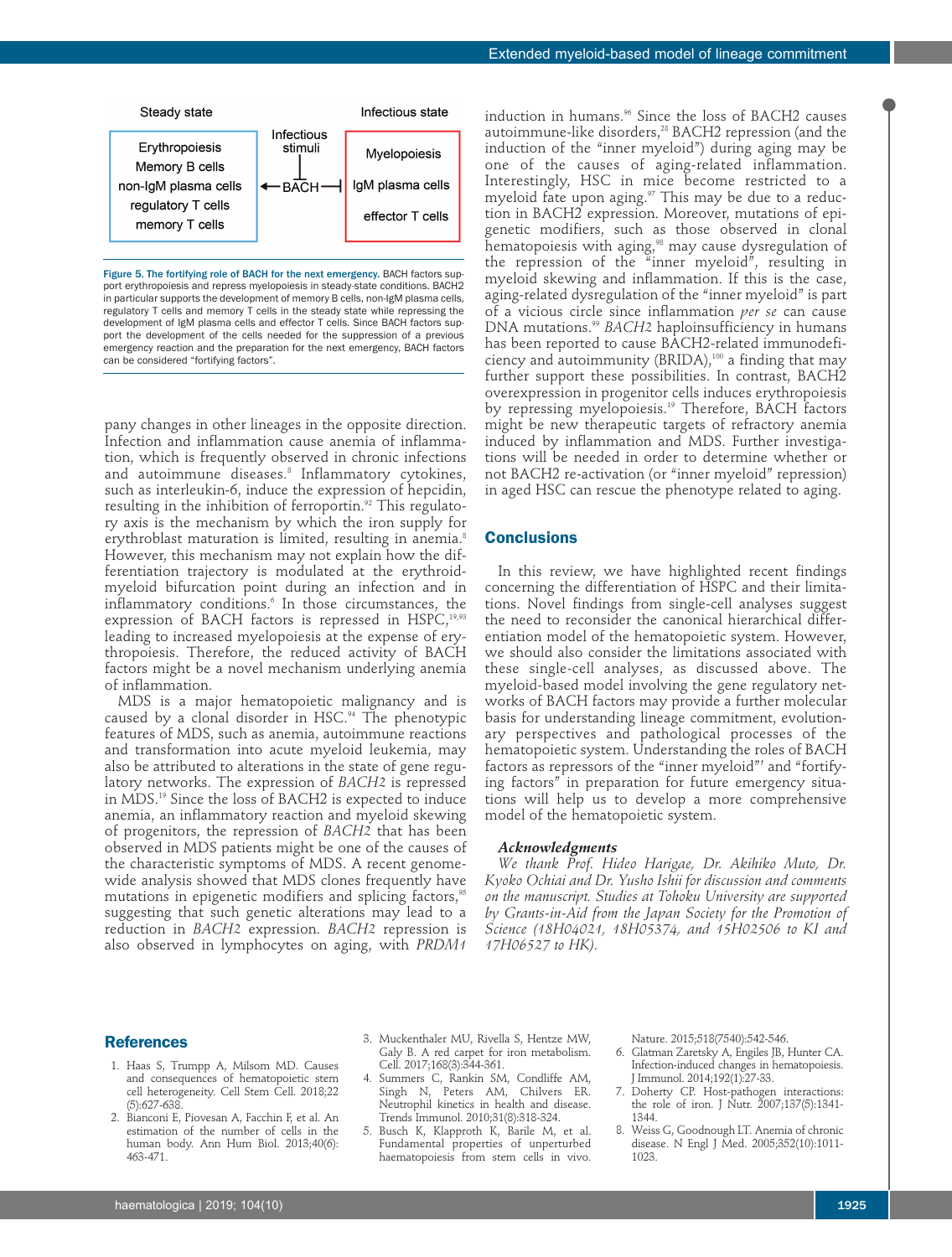- 9. Berliner N. Anemia in the elderly. Trans Am Clin Climatol Assoc. 2013;124:230-237.
- 10. Nikolich-Zugich J. The twilight of immunity: emerging concepts in aging of the immune system. Nat Immunol. 2018;19 (1):10-19.<br>11. Wang J,
- Geiger H, Rudolph KL. Immunoaging induced by hematopoietic stem cell aging. Curr Opin Immunol. 2011;23(4):532-536.
- 12. Chung SS, Park CY. Aging, hematopoiesis, and the myelodysplastic syndromes. Blood Adv. 2017;1(26):2572-2578.
- 13. Jose SS, Bendickova K, Kepak T, Krenova Z, Fric J. Chronic inflammation in immune aging: role of pattern recognition receptor crosstalk with the telomere complex? Front Immunol. 2017;8:1078.
- 14. Karamitros D, Stoilova B, Aboukhalil Z, et al. Single-cell analysis reveals the continuum of human lympho-myeloid progenitor cells. Nat Immunol. 2018;19(1):85-97.
- 15. Perie L, Duffy KR, Kok L, de Boer RJ, Schumacher TN. The branching point in erythro-myeloid differentiation. Cell. 2015; 163(7):1655-1662.
- 16. Paul F, Arkin Y, Giladi A, et al. Transcriptional heterogeneity and lineage commitment in myeloid progenitors. Cell. 2015;163(7):1663-1677.
- 17. Itoh-Nakadai A, Hikota R, Muto A, et al. The transcription repressors Bach2 and Bach1 promote B cell development by repressing the myeloid program. Nat Immunol 2014;15(12):1171-1180.
- 18. Itoh-Nakadai A, Matsumoto M, Kato H, et al. A Bach2-Cebp gene regulatory network for the commitment of multipotent hematopoietic progenitors. Cell Rep. 2017; 18(10):2401-2414.
- 19. Kato H, Itoh-Nakadai A, Matsumoto M, et al. Infection perturbs Bach2- and Bach1 dependent erythroid lineage 'choice' to cause anemia. Nat Immunol. 2018;19(10): 1059-1070.
- 20. Igarashi K, Watanabe-Matsui M. Wearing red for signaling: the heme-bach axis in heme metabolism, oxidative stress response and iron immunology. Tohoku J Exp Med. 2014;232(4):229-253.
- 21. Foletta VC, Segal DH, Cohen DR. Transcriptional regulation in the immune system: all roads lead to AP-1. J Leukoc Biol. 1998;63(2):139-152.
- 22. Kobayashi M, Kato H, Hada H, et al. Ironheme-Bach1 axis is involved in erythroblast<br>adaptation to iron deficiency. adaptation to iron deficiency. Haematologica. 2017;102(3):454-465.
- 23. Igarashi K, Kurosaki T, Roychoudhuri R. BACH transcription factors in innate and adaptive immunity. Nat Rev Immunol. 2017;17(7):437-450.
- 24. Kim EH, Gasper DJ, Lee SH, Plisch EH, Svaren J, Suresh M. Bach2 regulates homeostasis of Foxp3+ regulatory T cells and protects against fatal lung disease in mice. J Immunol. 2014;192(3):985-995.
- 25. Kometani K, Nakagawa R, Shinnakasu R, et al. Repression of the transcription factor Bach2 contributes to predisposition of IgG1 memory B cells toward plasma cell differentiation. Immunity. 2013;39(1):136-147.
- 26. Muto A, Ochiai K, Kimura Y, et al. Bach2 represses plasma cell gene regulatory network in B cells to promote antibody class switch. EMBO J. 2010;29(23):4048-4061.
- 27. Muto A, Tashiro S, Nakajima O, et al. The transcriptional programme of antibody class switching involves the repressor Bach2. Nature. 2004;429(6991):566-571.
- 28. Roychoudhuri R, Hirahara K, Mousavi K, et al. BACH2 represses effector programs to

stabilize T(reg)-mediated immune homeostasis. Nature. 2013;498(7455):506-510.

- 29. Tsukumo S, Unno M, Muto A, et al. Bach2 maintains T cells in a naive state by suppressing effector memory-related genes. Proc Natl Acad Sci U S A. 2013;110(26): 10735-10740.
- 30. Yu X, Lao Y, Teng XL, et al. SENP3 maintains the stability and function of regulatory T cells via BACH2 deSUMOylation. Nature Commun. 2018;9(1):3157.
- 31. Yamamoto R, Morita Y, Ooehara J, et al. Clonal analysis unveils self-renewing lineage-restricted progenitors generated directly from hematopoietic stem cells. Cell. 2013;154(5):1112-1126.
- 32. Akashi K, Traver D, Miyamoto T, Weissman IL. A clonogenic common myeloid progenitor that gives rise to all myeloid lineages. Nature. 2000;404(6774):193-197.
- 33. Boyer SW, Schroeder AV, Smith-Berdan S, Forsberg EC. All hematopoietic cells develop from hematopoietic stem cells through Flk2/Flt3-positive progenitor cells. Cell Stem Cell. 2011;9(1):64-73.
- 34. Adolfsson J, Mansson R, Buza-Vidas N, et al. Identification of Flt3+ lympho-myeloid stem cells lacking erythro-megakaryocytic potential a revised road map for adult blood lineage commitment. Cell. 2005;121(2):295-306.
- 35. Pietras EM, Reynaud D, Kang YA, et al. Functionally distinct subsets of lineagebiased multipotent progenitors control blood production in normal and regenerative conditions. Cell Stem Cell. 2015;17 (1):35-46.
- 36. Naik SH, Perie L, Swart E, et al. Diverse and heritable lineage imprinting of early haematopoietic progenitors. Nature. 2013;496(7444):229-232.
- 37. Yu VWC, Yusuf RZ, Oki T, et al. Epigenetic memory underlies cell-autonomous heterogeneous behavior of hematopoietic stem cells. Cell. 2016;167(5):1310-1322.e1317.
- 38. Imayoshi I, Isomura A, Harima Y, et al. Oscillatory control of factors determining multipotency and fate in mouse neural progenitors. Science. 2013;342(6163):1203- 1208.
- 39. Morrison SJ, Scadden DT. The bone marrow niche for haematopoietic stem cells. Nature. 2014;505(7483):327-334.
- 40. Busch K, Rodewald HR. Unperturbed vs. post-transplantation hematopoiesis: both in vivo but different. Curr Opin Hematol. 2016;23(4):295-303.
- 41. Nimmo RA, May GE, Enver T. Primed and ready: understanding lineage commitment through single cell analysis. Trends Cell Biol. 2015;25(8):459-467.
- 42. Skylaki S, Hilsenbeck O, Schroeder T. Challenges in long-term imaging and quantification of single-cell dynamics. Nat Biotechnol. 2016;34(11):1137-1144.
- 43. Golan K, Kumari A, Kollet O, et al. Daily onset of light and darkness differentially controls hematopoietic stem cell differentiation and maintenance. Cell Stem Cell. 2018;23(4):572-585.e577.
- 44. Teschendorff AE, Enver T. Single-cell entropy for accurate estimation of differentiation potency from a cell's transcriptome. Nat Commun. 2017;8:15599.
- 45. Wang X, Allen WE, Wright MA, et al. Threedimensional intact-tissue sequencing of single-cell transcriptional states. Science. 2018;361(6400).
- 46. Rodriguez-Fraticelli AE, Wolock SL, Weinreb CS, et al. Clonal analysis of lineage fate in native haematopoiesis. Nature. 2018;553(7687):212-216.
- 47. Pei W, Feyerabend TB, Rossler J, et al.

Polylox barcoding reveals haematopoietic stem cell fates realized in vivo. Nature. 2017;548(7668):456-460.

- 48. Wolff L, Humeniuk R. Concise review: erythroid versus myeloid lineage commitment: regulating the master regulators. Stem Cells. 2013;31(7):1237-1244.
- 49. Collombet S, van Oevelen C, Sardina Ortega JL, et al. Logical modeling of lymphoid and myeloid cell specification and transdifferentiation. Proc Natl Acad Sci U S A. 2017;114(23):5792-5799.
- 50. Teles J, Pina C, Eden P, Ohlsson M, Enver T, Peterson C. Transcriptional regulation of lineage commitment--a stochastic model of cell fate decisions. PLoS Comput Biol. 2013;9(8):e1003197.
- 51. Liston A, Masters SL. Homeostasis-altering molecular processes as mechanisms of inflammasome activation. Immunol. 2017;17(3):208-214.
- 52. Laurenti E, Gottgens B. From haematopoietic stem cells to complex differentiation landscapes. Nature. 2018;553(7689):418-426.
- 53. Heyworth C, Pearson S, May G, Enver T. Transcription factor-mediated lineage switching reveals plasticity in primary committed progenitor cells. EMBO J. 2002;21 (14):3770-3781.
- 54. Pina C, Teles J, Fugazza C, et al. Single-cell network analysis identifies DDIT3 as a nodal lineage regulator in hematopoiesis. Cell Rep. 2015;11(10):1503-1510.
- 55. Mayran A, Drouin J. Pioneer transcription factors shape the epigenetic landscape. J Biol Chem. 2018;293(36):13795-13804.
- 56. Bonifer C. Epigenetic plasticity of hematopoietic cells. Cell Cycle. 2005;4(2): 211-214.
- 57. Herb BR, Wolschin F, Hansen KD, et al. Reversible switching between epigenetic states in honeybee behavioral subcastes. Nat Neurosci. 2012;15(10):1371-1373.
- 58. Avellino R, Delwel R. Expression and regulation of C/EBPalpha in normal myelopoiesis and in malignant transformation. Blood. 2017;129(15):2083-2091.
- 59. Hirai H, Zhang P, Dayaram T, et al. C/EBPbeta is required for 'emergency' granulopoiesis. Nat Immunol. 2006;7(7):732-739.
- 60. Iwasaki H, Somoza C, Shigematsu H, et al. Distinctive and indispensable roles of PU.1 in maintenance of hematopoietic stem cells and their differentiation. Blood. 2005;106 (5):1590-1600.
- 61. Fujiwara Y, Browne CP, Cunniff K, Goff SC, Orkin SH. Arrested development of embryonic red cell precursors in mouse embryos lacking transcription factor GATA-1. Proc Natl Acad Sci U S A. 1996;93(22):12355- 12358.
- 62. Hoppe PS, Schwarzfischer M, Loeffler D, et al. Early myeloid lineage choice is not initiated by random PU.1 to GATA1 protein ratios. Nature. 2016;535(7611):299-302.
- 63. Palii CG, Cheng Q, Gillespie MA, et al. Single-cell proteomics reveal that quantitative changes in co-expressed lineage-specific transcription factors determine cell fate. Cell Stem Cell. 2019;24(5):812-820.e815.
- 64. Weinberg ED. Iron loading and disease surveillance. Emerg Infect Dis. 1999;5(3):346- 352.
- 65. Yanez A, Goodridge HS, Gozalbo D, Gil ML. TLRs control hematopoiesis during infection. Eur J Immunol. 2013;43(10):2526- 2533.
- 66. Hsu W, Kerppola TK, Chen PL, Curran T, Chen-Kiang S. Fos and Jun repress transcription activation by NF-IL6 through association at the basic zipper region. Mol Cell Biol. 1994;14(1):268-276.